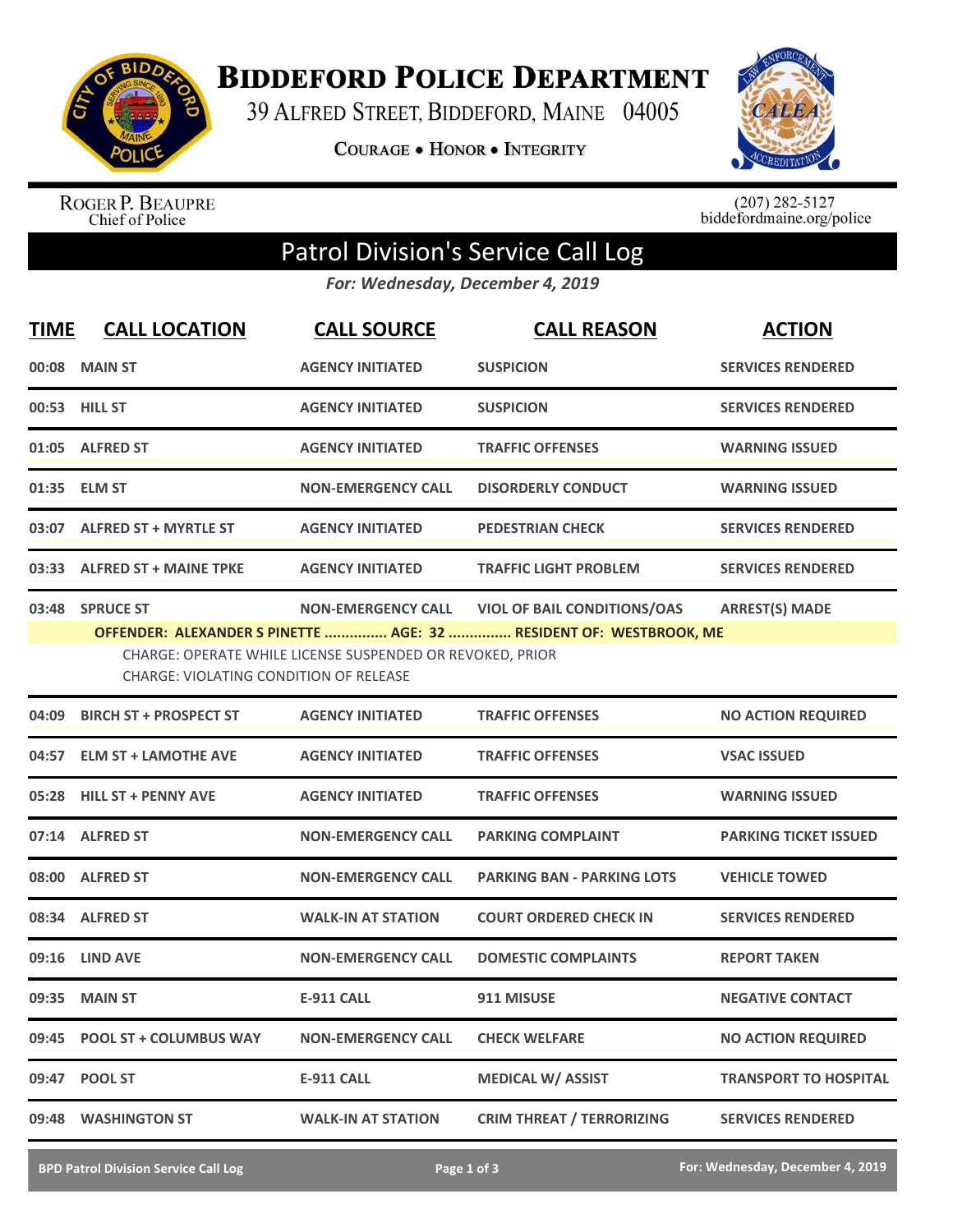| <b>TIME</b> | <b>CALL LOCATION</b>                             | <b>CALL SOURCE</b>                                                              | <b>CALL REASON</b>                                                                                      | <b>ACTION</b>             |
|-------------|--------------------------------------------------|---------------------------------------------------------------------------------|---------------------------------------------------------------------------------------------------------|---------------------------|
|             | 09:52 MARINER WAY                                | <b>E-911 CALL</b>                                                               | <b>DISABLED VEHICLE</b>                                                                                 | <b>SERVICES RENDERED</b>  |
|             | 10:00 POOL ST                                    | <b>NON-EMERGENCY CALL</b>                                                       | <b>PARKING COMPLAINT</b>                                                                                | <b>WARNING ISSUED</b>     |
|             | 10:06 ST MARYS ST                                | <b>E-911 CALL</b>                                                               | 911 MISUSE                                                                                              | <b>SERVICES RENDERED</b>  |
|             | 10:08 ALFRED ST                                  | <b>WALK-IN AT STATION</b>                                                       | <b>ALL OTHER</b>                                                                                        | <b>SERVICES RENDERED</b>  |
|             | 11:15 MAIN ST                                    | <b>NON-EMERGENCY CALL</b>                                                       | <b>ANIMAL COMPLAINT</b>                                                                                 | <b>SERVICES RENDERED</b>  |
|             | 11:16    FOSS ST                                 | <b>NON-EMERGENCY CALL</b>                                                       | <b>CHECK WELFARE</b>                                                                                    | <b>SERVICES RENDERED</b>  |
|             | 11:21 ELM ST + GOOCH ST                          | <b>AGENCY INITIATED</b><br>CHARGE: OPERATING WHILE LICENSE SUSPENDED OR REVOKED | <b>TRAFFIC OFFENSES</b><br>OFFENDER: PALWASHA SHIR  AGE: 29  RESIDENT OF: BIDDEFORD, ME                 | <b>CITATION ISSUED</b>    |
| 11:28       | <b>GEORGE ST</b>                                 | <b>NON-EMERGENCY CALL</b>                                                       | <b>DISTURBANCE / NOISE</b>                                                                              | <b>SERVICES RENDERED</b>  |
|             | 11:33 ANDREWS RD                                 | <b>E-911 CALL</b>                                                               | 911 MISUSE                                                                                              | <b>CALL TRANSFERRED</b>   |
|             | 11:40 MAIN ST + ELM ST                           | <b>NON-EMERGENCY CALL</b>                                                       | <b>SUSPICION</b>                                                                                        | <b>NEGATIVE CONTACT</b>   |
|             | 12:16 MAIN ST + JEFFERSON ST                     | <b>NON-EMERGENCY CALL</b>                                                       | <b>PARKING COMPLAINT</b>                                                                                | <b>NO ACTION REQUIRED</b> |
|             | 12:25 ELM ST                                     | <b>NON-EMERGENCY CALL</b>                                                       | <b>ANIMAL COMPLAINT</b>                                                                                 | <b>WARNING ISSUED</b>     |
|             | 13:04 SOUTH ST                                   | <b>AGENCY INITIATED</b>                                                         | <b>PAPERWORK</b>                                                                                        | <b>NEGATIVE CONTACT</b>   |
|             | 14:10 WEST ST                                    | <b>E-911 CALL</b>                                                               | 911 MISUSE                                                                                              | <b>SERVICES RENDERED</b>  |
|             | <b>14:12 YORK ST</b>                             | <b>WALK-IN AT STATION</b>                                                       | <b>VIOL PROTECTION FROM HARASS</b>                                                                      | <b>REPORT TAKEN</b>       |
|             | 14:54 ELM ST                                     | NON-EMERGENCY CALL ARTICLES LOST/FOUND                                          |                                                                                                         | <b>SERVICES RENDERED</b>  |
|             | 15:09 SOUTH ST                                   | <b>NON-EMERGENCY CALL</b>                                                       | <b>PAPERWORK</b>                                                                                        | <b>SERVICES RENDERED</b>  |
|             | 15:16 ALFRED ST                                  | <b>WALK-IN AT STATION</b>                                                       | <b>PAPERWORK</b>                                                                                        | <b>SERVICES RENDERED</b>  |
|             | 15:19 ALFRED ST<br><b>CHARGE: WARRANT ARREST</b> |                                                                                 | AGENCY INITIATED WARRANT ARREST<br>OFFENDER: JESSICA NICOLE CAHILL  AGE: 33  RESIDENT OF: BIDDEFORD, ME | <b>ARREST(S) MADE</b>     |
|             | 15:23 CUTTS ST + ELM ST                          | <b>NON-EMERGENCY CALL</b>                                                       | <b>DISABLED VEHICLE</b>                                                                                 | <b>SERVICES RENDERED</b>  |
|             | 16:45 CRESCENT ST                                | <b>AGENCY INITIATED</b>                                                         | <b>PAPERWORK</b>                                                                                        | <b>PAPERWORK SERVED</b>   |
|             | 16:50 ELM ST                                     | <b>NON-EMERGENCY CALL</b>                                                       | <b>ARTICLES LOST/FOUND</b>                                                                              | <b>NO ACTION REQUIRED</b> |
|             | 17:04 KOSSUTH ST                                 | <b>AGENCY INITIATED</b>                                                         | <b>PAPERWORK</b>                                                                                        | <b>PAPERWORK SERVED</b>   |
|             | 17:11 GRAHAM ST                                  | <b>AGENCY INITIATED</b>                                                         | <b>PAPERWORK</b>                                                                                        | <b>NEGATIVE CONTACT</b>   |